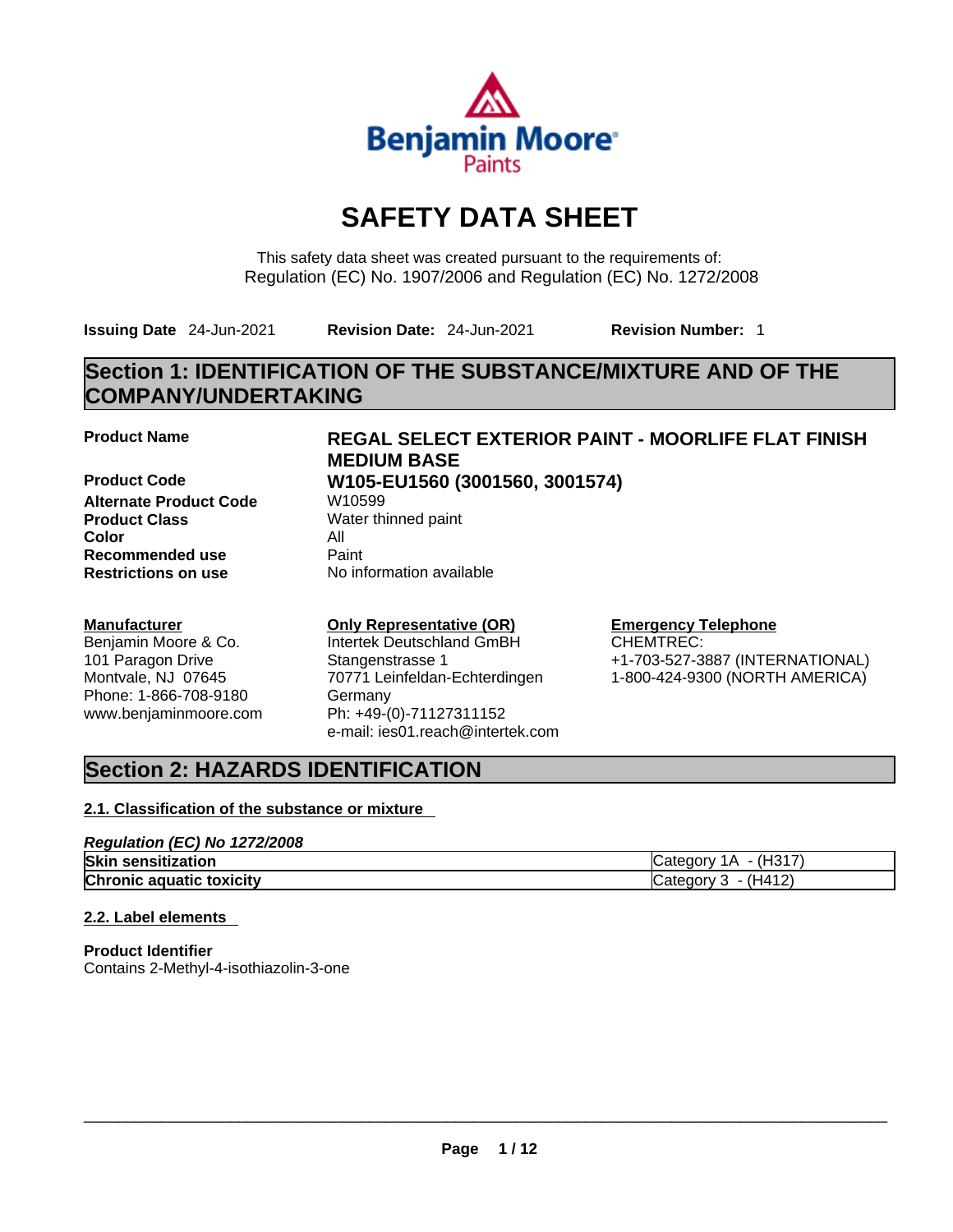

Warning

## **Hazard statements**

H317 - May cause an allergic skin reaction H412 - Harmful to aquatic life with long lasting effects

EUH208 - Contains (1,2-Benzisothiazolin-3-one, Cobalt bis(2-ethylhexanoate), 5-Chloro-2-methyl-3(2H)-isothiazolone mixture with 2-methyl-3(2H)-isothiazolone (3:1) ). May produce an allergic reaction

## **Precautionary Statements - EU (§28, 1272/2008)**

P101 - If medical advice is needed, have product container or label at hand

P102 - Keep out of reach of children

P261 - Avoid breathing dust/fume/gas/mist/vapors/spray

P280 - Wear protective gloves

P321 - Specific treatment (see supplemental first aid instructions on this label)

P501 - Dispose of contents/ container to an approved waste disposal plant

### **2.3. Other hazards**

**Other hazards Harmful to aquatic life** 

**General Hazards No information available** 

## **Section 3: COMPOSITION/INFORMATION ON INGREDIENTS**

### **3.1 Substances**

Not applicable

### **3.2 Mixtures**

| <b>Chemical name</b>       | <b>EINECS/ELINCS No.</b> | <b>CAS No.</b> | Weight-%        | <b>Classification</b><br>according to<br><b>Regulation (EC) No.</b><br>1272/2008 [CLP]                                                    | <b>REACH registration</b><br>number |
|----------------------------|--------------------------|----------------|-----------------|-------------------------------------------------------------------------------------------------------------------------------------------|-------------------------------------|
| Titanium dioxide           | 236-675-5                | 13463-67-7     | $>= 5 - 10$     | Not available                                                                                                                             | 101-2119489379-17-01<br>68          |
| Diatomaceous earth         |                          | 61790-53-2     | $>=1 - 5$       | Not available                                                                                                                             | Not available                       |
| Zinc oxide                 | 215-222-5                | 1314-13-2      | $>=1 - 5$       | Aquatic Acute 1(H400)<br>Aquatic Chronic<br>1(H410)                                                                                       | Not available                       |
| 1.2-Benzisothiazolin-3-one | 220-120-9                | 2634-33-5      | $>=0.01 - 0.05$ | Acute Tox 4 (H302)<br>Acute Tox 2 (H330)<br>Skin Irrit. 2 (H315)<br>Eye Dam. 1 (H318)<br>Skin Sens. 1 (H317)<br>Aquatic Acute 1<br>(H400) | Not available                       |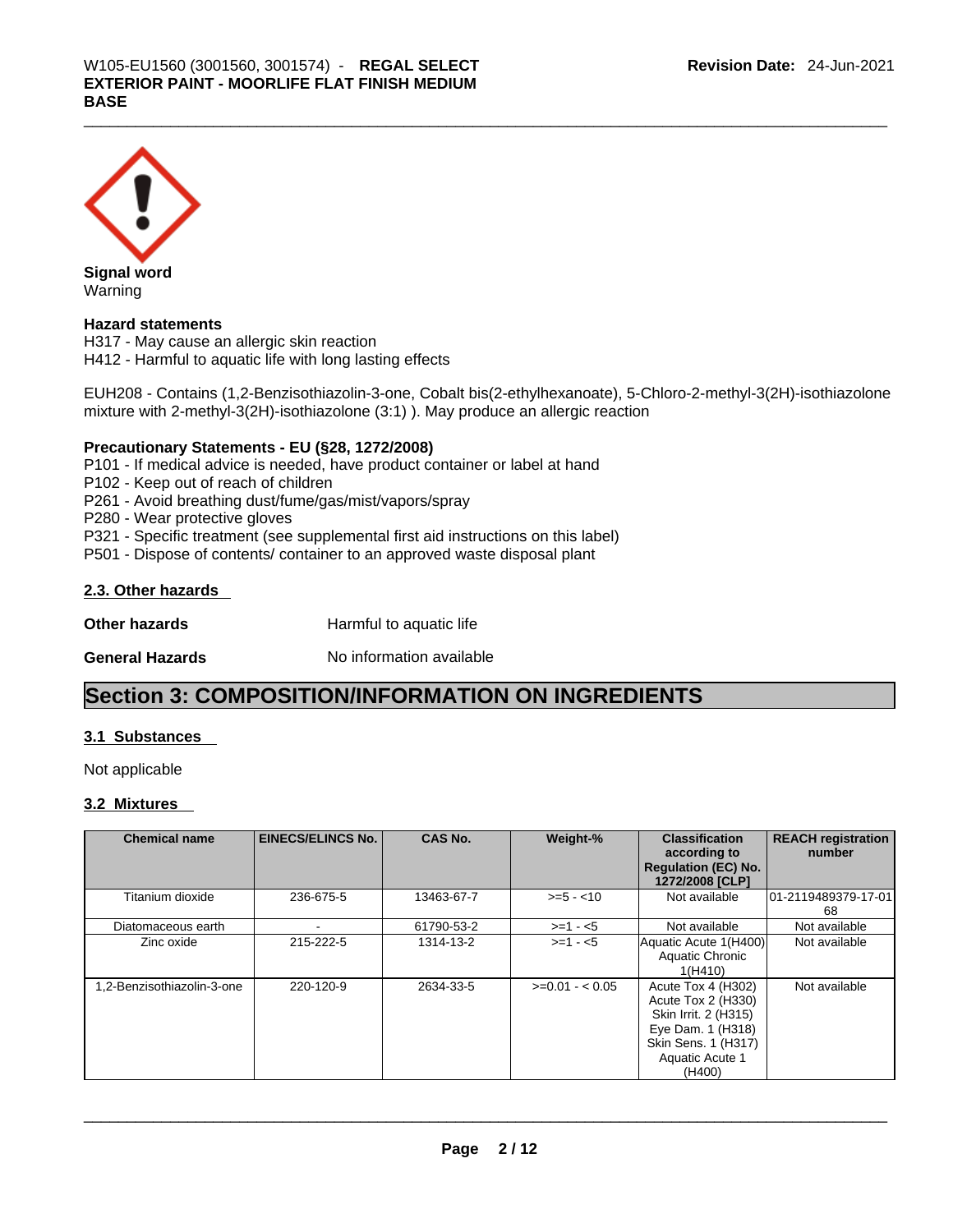## \_\_\_\_\_\_\_\_\_\_\_\_\_\_\_\_\_\_\_\_\_\_\_\_\_\_\_\_\_\_\_\_\_\_\_\_\_\_\_\_\_\_\_\_\_\_\_\_\_\_\_\_\_\_\_\_\_\_\_\_\_\_\_\_\_\_\_\_\_\_\_\_\_\_\_\_\_\_\_\_\_\_\_\_\_\_\_\_\_\_\_\_\_ W105-EU1560 (3001560, 3001574) - **REGAL SELECT EXTERIOR PAINT - MOORLIFE FLAT FINISH MEDIUM BASE**

|                                                                                                 |           |            |                   | Aquatic Chronic 2<br>(H411)                                                                                                                                                                                             |               |
|-------------------------------------------------------------------------------------------------|-----------|------------|-------------------|-------------------------------------------------------------------------------------------------------------------------------------------------------------------------------------------------------------------------|---------------|
| Cobalt bis(2-ethylhexanoate)                                                                    | 205-250-6 | 136-52-7   | $>=0.01 - 0.05$   | Skin Sens. 1A (H317)<br>Eye Irrit. 2 (H319)<br>Repr. Tox. 1B (H360)<br>Aquatic Acute 1<br>(H400)<br>Aquatic Chronic 3<br>(H412)                                                                                         | Not available |
| 2-Methyl-4-isothiazolin-3-one                                                                   | 220-239-6 | 2682-20-4  | $>=0.001 - 0.005$ | Skin Corr. 1B (H314)<br>Eye Dam 1 (H318)<br>Skin Sens. 1 (H317)<br>Acute Tox. 3 (H301)<br>Acute Tox. 3 (H311)<br>Acute Tox. 2 (H330)<br>Acute Tox. 3 (H331)<br>Aquatic Acute 1<br>(H400)<br>Aquatic chronic 1<br>(H410) | Not available |
| 5-Chloro-2-methyl-3(2H)-isothi<br>azolone mixture with<br>2-methyl-3(2H)-isothiazolone<br>(3:1) |           | 55965-84-9 | $>=0.001 - 0.005$ | Acute Tox. 3 (H301)<br>Acute Tox. 2 (H310)<br>Acute Tox. 3 (H330)<br>Skin Corr. 1C (H314)<br>Eye Dam 1 (H318)<br>Skin Sens. 1 (H317)<br>Aquatic Acute 1<br>(H400)<br>Aquatic Chronic 1<br>(H410)                        | Not available |

*Full text of H- and EUH-phrases: see section 16* 

# **Section 4: FIRST AID MEASURES**

| 4.1. Description of first aid measures   |                                                                                                          |
|------------------------------------------|----------------------------------------------------------------------------------------------------------|
| <b>Description of first aid measures</b> |                                                                                                          |
| <b>General Advice</b>                    | No hazards which require special first aid measures.                                                     |
| <b>Eye Contact</b>                       | Rinse thoroughly with plenty of water for at least 15<br>minutes and consult a physician.                |
| <b>Skin Contact</b>                      | Wash off immediately with soap and plenty of water while<br>removing all contaminated clothes and shoes. |
| <b>Inhalation</b>                        | Move to fresh air. If symptoms persist, call a physician.                                                |
| Ingestion                                | Clean mouth with water and afterwards drink plenty of<br>water. Consult a physician if necessary.        |

## **4.2. Most important symptoms and effects, both acute and delayed**

**Most Important Symptoms/Effects** May cause allergic skin reaction. \_\_\_\_\_\_\_\_\_\_\_\_\_\_\_\_\_\_\_\_\_\_\_\_\_\_\_\_\_\_\_\_\_\_\_\_\_\_\_\_\_\_\_\_\_\_\_\_\_\_\_\_\_\_\_\_\_\_\_\_\_\_\_\_\_\_\_\_\_\_\_\_\_\_\_\_\_\_\_\_\_\_\_\_\_\_\_\_\_\_\_\_\_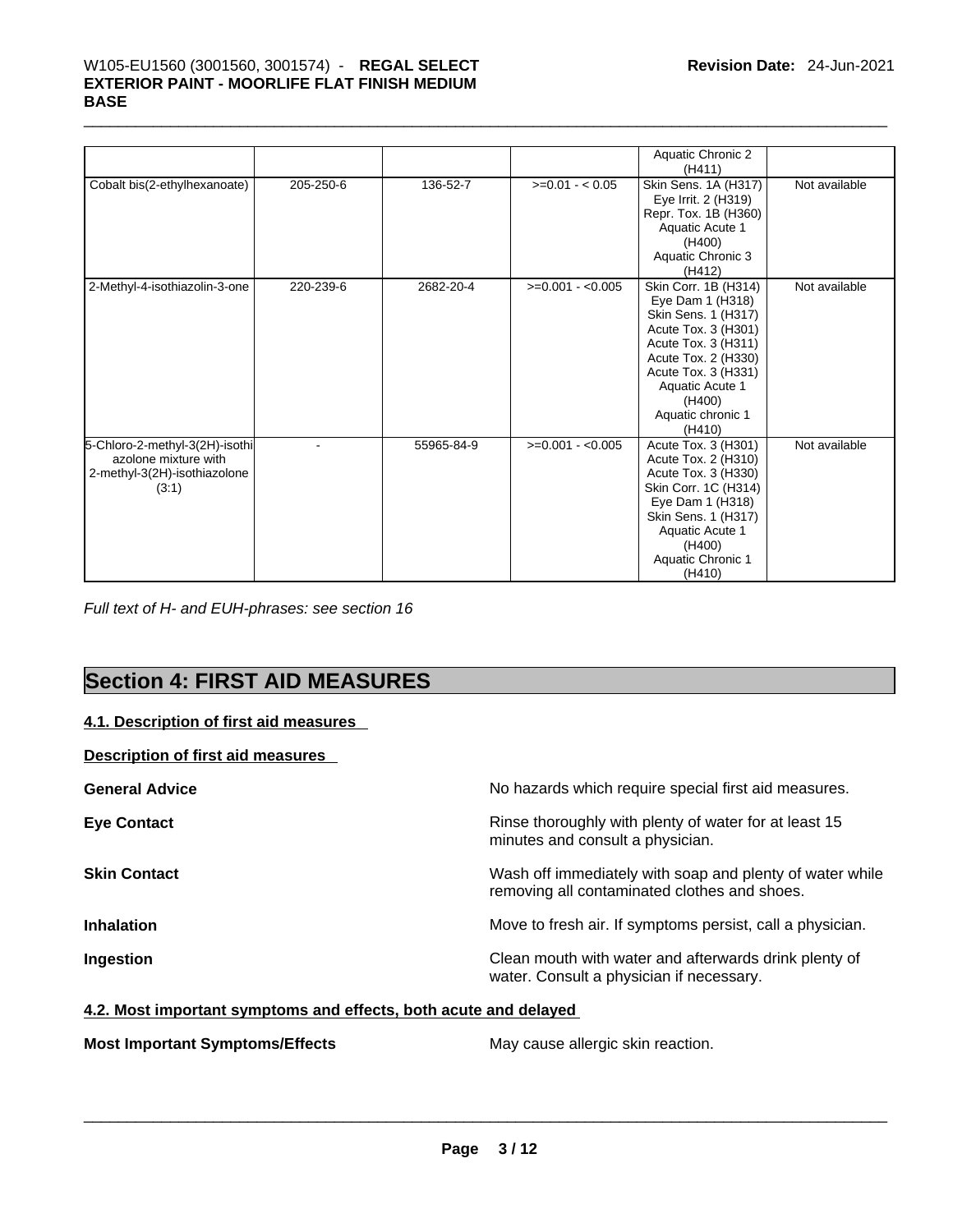|        | 4.3. Indication of any immediate medical attention and special treatment |  |
|--------|--------------------------------------------------------------------------|--|
| needed |                                                                          |  |

**Notes To Physician Treat symptomatically.** Treat symptomatically.

|  |  | <b>Section 5: FIRE FIGHTING MEASURES</b> |  |
|--|--|------------------------------------------|--|
|  |  |                                          |  |

**5.1. Extinguishing media**

| <b>Suitable Extinguishing Media</b>                        | Use extinguishing measures that are appropriate to local<br>circumstances and the surrounding environment. |
|------------------------------------------------------------|------------------------------------------------------------------------------------------------------------|
| <b>Unsuitable Extinguishing Media</b>                      | No information available.                                                                                  |
| 5.2. Special hazards arising from the substance or mixture |                                                                                                            |
| <b>Specific Hazards Arising From The Chemical</b>          | Closed containers may rupture if exposed to fire or<br>extreme heat.                                       |
| Sensitivity to static discharge                            | No.                                                                                                        |
| <b>Sensitivity to mechanical impact</b>                    | No.                                                                                                        |
| 5.3. Advice for firefighters                               |                                                                                                            |
| Protective equipment and precautions for firefighters      | Wear self-contained breathing apparatus and protective<br>suit.                                            |

# **Section 6: ACCIDENTAL RELEASE MEASURES**

| 6.1. Personal precautions, protective equipment and emergency procedures |
|--------------------------------------------------------------------------|
|--------------------------------------------------------------------------|

| <b>Personal Precautions</b>                               | Avoid contact with skin, eyes and clothing. Ensure<br>adequate ventilation.            |
|-----------------------------------------------------------|----------------------------------------------------------------------------------------|
| <b>Other Information</b>                                  | Observe all relevant local and international regulations.                              |
| 6.2. Environmental precautions                            |                                                                                        |
| <b>Environmental precautions</b>                          | Prevent spreading of vapors through sewers, ventilation<br>systems and confined areas. |
| 6.3. Methods and material for containment and cleaning up |                                                                                        |
| <b>Methods for Containment</b>                            | Absorb with inert material and place in suitable container<br>for disposal.            |
| <b>Methods for Cleaning Up</b>                            | Clean contaminated surface thoroughly.                                                 |
| 6.4. Reference to other sections                          |                                                                                        |
| <b>Other information</b>                                  | See Section 12 for additional information.                                             |
|                                                           |                                                                                        |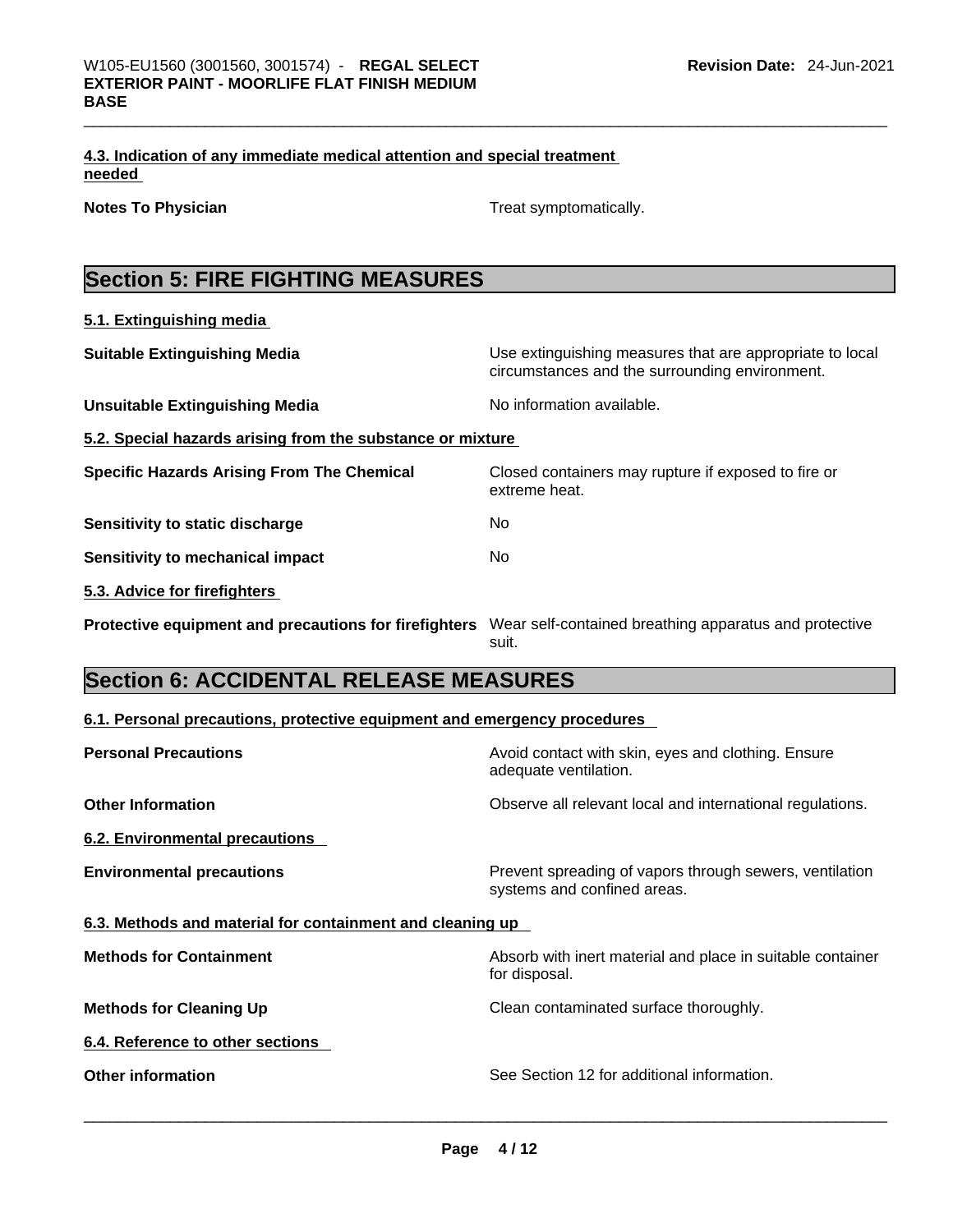## **Section 7: HANDLING AND STORAGE**

## **7.1. Precautions for safe handling**

**Handling <b>Avoid** contact with skin, eyes and clothing. Avoid breathing and state of the sking of the sking and clothing. Avoid breathing vapors, spray mists or sanding dust. In case of insufficient ventilation, wear suitable respiratory equipment.

**Hygiene Measures Wash thoroughly after handling.** 

label / literature for specific instructions.

## **7.2. Conditions for safe storage, including any incompatibilities**

**Storage Keep container tightly closed. Keep out of the reach of the reach of the reach of the reach of the reach of the reach of the reach of the reach of the reach of the reach of the reach of the reach of the reach of** children.

**7.3. Specific end use(s)** 

**Specific Uses Architectural coating. Apply as directed. Refer to product Specific Uses** 

**Risk Management Methods (RMM)** Not Applicable.

## **Section 8: EXPOSURE CONTROLS/PERSONAL PROTECTION**

## **8.1. Control parameters**

| <b>Chemical name</b> | <b>European Union</b>   | <b>Belgium</b>             |                         | <b>Bulgaria</b>                                      |  |                         | <b>Cyprus</b>                                                                                  |  | <b>France</b>            | <b>Ireland</b>               |
|----------------------|-------------------------|----------------------------|-------------------------|------------------------------------------------------|--|-------------------------|------------------------------------------------------------------------------------------------|--|--------------------------|------------------------------|
| Titanium dioxide     |                         | TWA: $10 \text{ mg/m}^3$   |                         | TWA: $10.0 \text{ mg/m}^3$                           |  |                         |                                                                                                |  | TWA: $10 \text{ mg/m}^3$ | TWA: $10 \text{ mg/m}^3$     |
| 13463-67-7           |                         |                            |                         | TWA: $1.0 \text{ mg/m}^3$                            |  |                         |                                                                                                |  |                          | TWA: $4 \text{ mg/m}^3$      |
|                      |                         |                            |                         |                                                      |  |                         |                                                                                                |  |                          | STEL: 30 mg/m <sup>3</sup>   |
|                      |                         |                            |                         |                                                      |  |                         |                                                                                                |  |                          | STEL: 12 mg/m <sup>3</sup>   |
| Diatomaceous earth   |                         | TWA: $3 \text{ mg/m}^3$    |                         | TWA: $1.0$ mg/m <sup>3</sup>                         |  |                         |                                                                                                |  |                          |                              |
| 61790-53-2           |                         | TWA: $10 \text{ mg/m}^3$   |                         |                                                      |  |                         |                                                                                                |  |                          |                              |
| Zinc oxide           |                         | STEL: 10 mg/m <sup>3</sup> |                         | TWA: 5.0 mg/m <sup>3</sup>                           |  |                         |                                                                                                |  | TWA: $5 \text{ mg/m}^3$  | TWA: $2 \text{ mg/m}^3$      |
| 1314-13-2            |                         | TWA: 10 mg/m <sup>3</sup>  |                         | STEL: 10.0 mg/m <sup>3</sup>                         |  |                         |                                                                                                |  | TWA: $10 \text{ mg/m}^3$ | STEL: 10 mg/m <sup>3</sup>   |
|                      |                         | TWA: $5 \text{ mg/m}^3$    |                         |                                                      |  |                         |                                                                                                |  |                          |                              |
| <b>Chemical name</b> | Germany                 | Greece                     |                         | <b>Hungary</b>                                       |  |                         | <b>Iceland</b>                                                                                 |  | <b>Italy</b>             | Latvia                       |
| Titanium dioxide     |                         | TWA: $10 \text{ mg/m}^3$   |                         |                                                      |  |                         | 6 mg/m $3$ TWA                                                                                 |  |                          | TWA: $10 \text{ mg/m}^3$     |
| 13463-67-7           |                         |                            | TWA: $5 \text{ mg/m}^3$ |                                                      |  |                         |                                                                                                |  |                          |                              |
| Diatomaceous earth   | TWA: $4 \text{ mg/m}^3$ |                            |                         |                                                      |  |                         |                                                                                                |  |                          |                              |
| 61790-53-2           |                         |                            |                         |                                                      |  |                         |                                                                                                |  |                          |                              |
| Zinc oxide           |                         | TWA: $5 \text{ mg/m}^3$    |                         | STEL: 20 mg/m <sup>3</sup>                           |  |                         | 4 mg/m <sup>3</sup> TWA                                                                        |  |                          | TWA: $0.5$ mg/m <sup>3</sup> |
| 1314-13-2            |                         | STEL: $10 \text{ mg/m}^3$  |                         | TWA: $5 \text{ mg/m}^3$                              |  |                         |                                                                                                |  |                          |                              |
| <b>Chemical name</b> | Lithuania               | <b>Netherlands</b>         |                         | <b>Poland</b>                                        |  | Romania                 | <b>Spain</b>                                                                                   |  | <b>Sweden</b>            | <b>United</b>                |
|                      |                         |                            |                         |                                                      |  |                         |                                                                                                |  |                          | Kingdom                      |
| Titanium dioxide     | TWA: $5 \text{ mg/m}^3$ |                            |                         | STEL: 30 mg/m <sup>3</sup> TWA: 10 mg/m <sup>3</sup> |  |                         | TWA: 10 mg/m <sup>3</sup>                                                                      |  | TLV: $5 \text{ mg/m}^3$  | TWA: $10 \text{ mg/m}^3$     |
| 13463-67-7           |                         |                            |                         | TWA: 10 mg/m <sup>3</sup> STEL: 15 mg/m <sup>3</sup> |  |                         |                                                                                                |  |                          | TWA: $4 \text{ mg/m}^3$      |
|                      |                         |                            |                         |                                                      |  |                         |                                                                                                |  |                          | STEL: 30 mg/m <sup>3</sup>   |
|                      |                         |                            |                         |                                                      |  |                         |                                                                                                |  |                          | STEL: 12 mg/m <sup>3</sup>   |
| Diatomaceous earth   |                         |                            |                         | TWA: $10 \text{ mg/m}^3$                             |  |                         |                                                                                                |  |                          | TWA: 1.2 mg/m <sup>3</sup>   |
| 61790-53-2           |                         |                            |                         | TWA: $2 \text{ mg/m}^3$                              |  |                         |                                                                                                |  |                          | STEL: 3.6 mg/m <sup>3</sup>  |
| Zinc oxide           | TWA: $5 \text{ mg/m}^3$ |                            |                         | $STEL: 10$ mg/m $3$                                  |  | TWA: $5 \text{ mg/m}^3$ | TWA: $2 \text{ mg/m}^3$                                                                        |  | TLV: $5 \text{ mg/m}^3$  |                              |
| 1314-13-2            |                         |                            |                         | TWA: $5 \text{ mg/m}^3$                              |  |                         | $\left \right.$ STEL: 10 mg/m <sup>3</sup> $\left \right.$ STEL: 10 mg/m <sup>3</sup> $\left $ |  |                          |                              |

## **8.2. Exposure controls**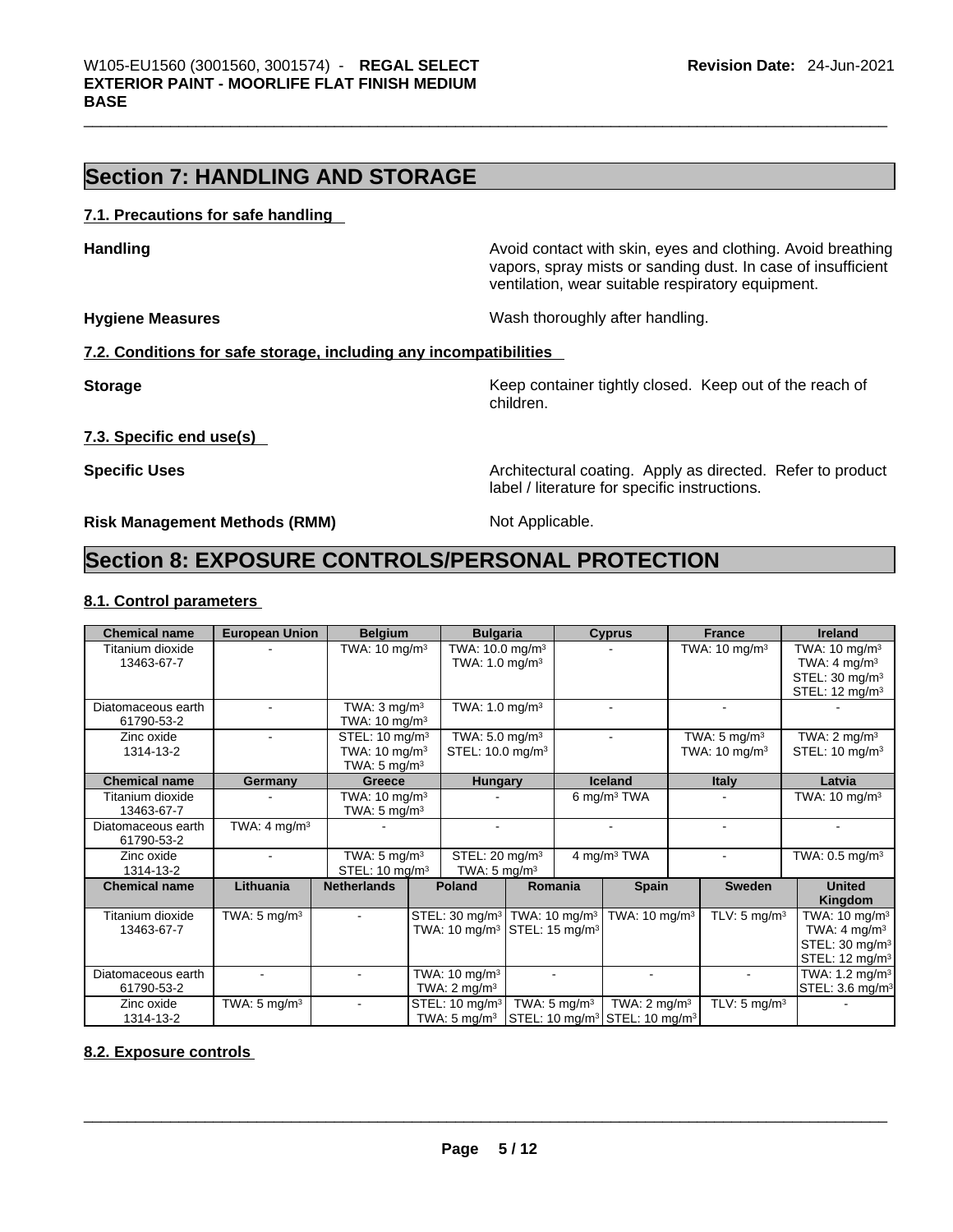| Occupational exposure controls       |                                                                                                                                        |
|--------------------------------------|----------------------------------------------------------------------------------------------------------------------------------------|
| <b>Engineering Measures</b>          | Ensure adequate ventilation, especially in confined areas.                                                                             |
| <b>Personal Protective Equipment</b> |                                                                                                                                        |
| <b>Respiratory Protection</b>        | In case of insufficient ventilation wear suitable respiratory<br>equipment.                                                            |
| <b>Eye Protection</b>                | Safety glasses with side-shields.                                                                                                      |
| <b>Skin Protection</b>               | Lightweight protective clothing.                                                                                                       |
| <b>Hand protection</b>               | Impervious gloves.                                                                                                                     |
| <b>Hygiene Measures</b>              | Avoid contact with skin, eyes and clothing. Remove and<br>wash contaminated clothing before re-use. Wash<br>thoroughly after handling. |

## **Section 9: PHYSICAL AND CHEMICAL PROPERTIES**

## **9.1. Information on basic physical and chemical properties**

| Appearance                           | liquid                   |                        |
|--------------------------------------|--------------------------|------------------------|
| Odor                                 | little or no odor        |                        |
| <b>Odor Threshold</b>                | No information available |                        |
| <b>Property</b>                      | <b>Values</b>            | <b>Remarks/ Method</b> |
| Density (g/L)                        | 1300 - 1312              | None known             |
| <b>Relative Density</b>              | $1.30 - 1.32$            |                        |
| pH                                   | No information available | None known             |
| <b>Viscosity (cps)</b>               | No information available | None known             |
| Solubility(ies)                      | No information available | None known             |
| <b>Water solubility</b>              | No information available | None known             |
| <b>Evaporation Rate</b>              | No information available | None known             |
| Vapor pressure                       | No information available | None known             |
| <b>Vapor density</b>                 | No information available | None known             |
| Wt. % Solids                         | $50 - 60$                | None known             |
| Vol. % Solids                        | $35 - 45$                | None known             |
| Wt. % Volatiles                      | $40 - 50$                | None known             |
| Vol. % Volatiles                     | $55 - 65$                | None known             |
| <b>Boiling Point (°C)</b>            | 100                      | None known             |
| <b>Freezing Point (°C)</b>           | 0                        | None known             |
| <b>Melting Point (°C)</b>            | No information available | None known             |
| <b>Pour Point</b>                    | No information available | None known             |
| Flash Point (°C)                     | Not applicable           | None known             |
| Flammability (solid, gas)            | No information available | None known             |
| <b>Upper flammability limit:</b>     | No information available | None known             |
| Lower flammability limit:            | No information available | None known             |
| <b>Autoignition Temperature (°C)</b> | No information available | None known             |
| Decomposition Temperature (°C)       | No information available | None known             |
| <b>Partition coefficient</b>         | No information available | None known             |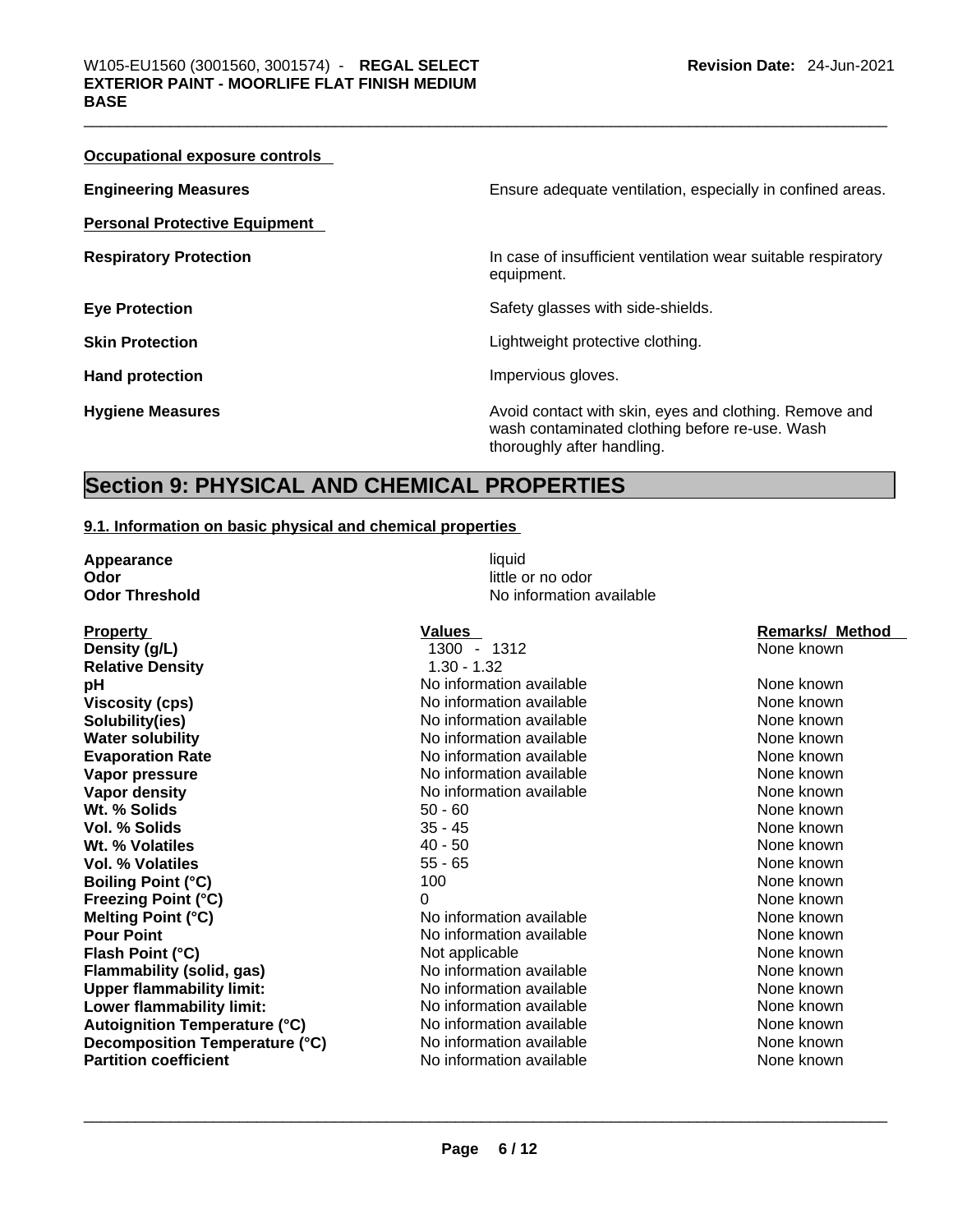| <b>Explosive properties</b><br><b>Oxidizing Properties</b> | No information available<br>No information available | None known<br>None known |  |  |
|------------------------------------------------------------|------------------------------------------------------|--------------------------|--|--|
| <b>Section 10: STABILITY AND REACTIVITY</b>                |                                                      |                          |  |  |
| 10.1. Reactivity<br><b>Reactivity</b>                      | Not Applicable.                                      |                          |  |  |
| 10.2. Chemical stability                                   |                                                      |                          |  |  |
| <b>Chemical Stability</b>                                  | Stable under normal conditions.                      |                          |  |  |
| 10.3. Possibility of hazardous reactions                   |                                                      |                          |  |  |
| <b>Possibility of hazardous reactions</b>                  | None under normal conditions of use.                 |                          |  |  |
| 10.4. Conditions to avoid                                  |                                                      |                          |  |  |
| <b>Conditions to avoid</b>                                 | Prevent from freezing.                               |                          |  |  |
| 10.5. Incompatible materials                               |                                                      |                          |  |  |
| <b>Incompatible Materials</b>                              | No materials to be especially mentioned.             |                          |  |  |
| 10.6. Hazardous decomposition products                     |                                                      |                          |  |  |
| <b>Hazardous Decomposition Products</b>                    | None under normal conditions of use.                 |                          |  |  |
| le<br><b><i>Les 44. TOVICOLOGICAL INFODIAATION</i></b>     |                                                      |                          |  |  |

## **Section 11: TOXICOLOGICAL INFORMATION**

## **11.1. Information on toxicological effects**

**Product Information**

| <b>Inhalation</b>     | There is no data available for this product.                                                 |
|-----------------------|----------------------------------------------------------------------------------------------|
| Eye contact           | There is no data available for this product.                                                 |
| <b>Skin contact</b>   | Repeated or prolonged skin contact may cause allergic<br>reactions with susceptible persons. |
| Ingestion             | There is no data available for this product.                                                 |
| <b>Acute Toxicity</b> |                                                                                              |

## **Component Information**

| <b>Chemical name</b> | Oral LD50          | Dermal LD50 | <b>Inhalation LC50</b> |
|----------------------|--------------------|-------------|------------------------|
| Fitanium dioxide     | Rat<br>10000 mg/kg |             |                        |
| 13463-67-7           |                    |             |                        |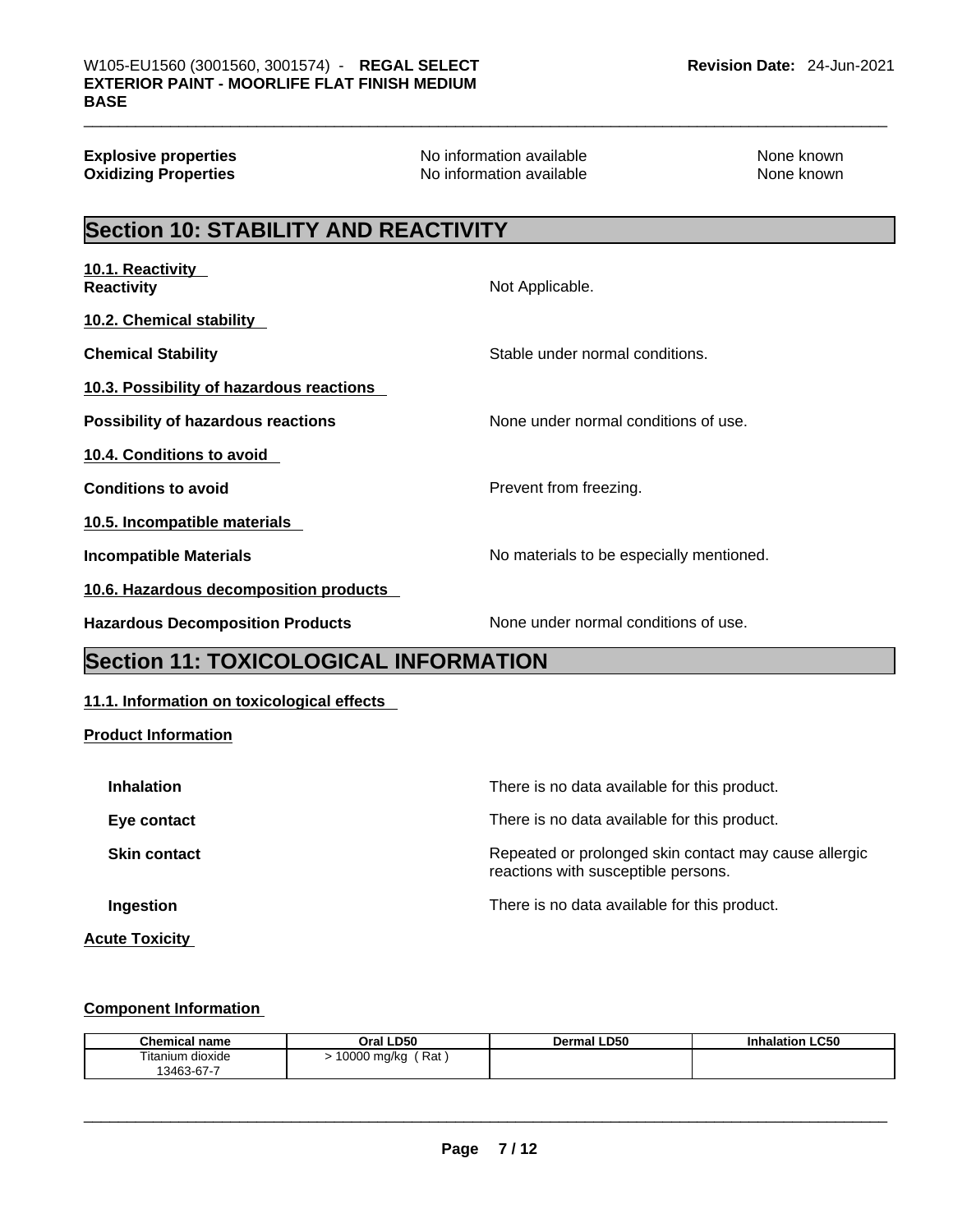## \_\_\_\_\_\_\_\_\_\_\_\_\_\_\_\_\_\_\_\_\_\_\_\_\_\_\_\_\_\_\_\_\_\_\_\_\_\_\_\_\_\_\_\_\_\_\_\_\_\_\_\_\_\_\_\_\_\_\_\_\_\_\_\_\_\_\_\_\_\_\_\_\_\_\_\_\_\_\_\_\_\_\_\_\_\_\_\_\_\_\_\_\_ W105-EU1560 (3001560, 3001574) - **REGAL SELECT EXTERIOR PAINT - MOORLIFE FLAT FINISH MEDIUM BASE**

| Zinc oxide<br>1314-13-2                                                                                    | $>$ 5000 mg/kg (Rat)                         |                         |                       |
|------------------------------------------------------------------------------------------------------------|----------------------------------------------|-------------------------|-----------------------|
| 1,2-Benzisothiazolin-3-one<br>2634-33-5                                                                    | $= 1020$ mg/kg (Rat)                         |                         |                       |
| Cobalt bis(2-ethylhexanoate)<br>136-52-7                                                                   |                                              | $> 5000$ mg/kg (Rabbit) | $> 10$ mg/L (Rat) 1 h |
| 2-Methyl-4-isothiazolin-3-one<br>2682-20-4                                                                 | 232 - 249 mg/kg (Rat)<br>$= 120$ mg/kg (Rat) | $= 200$ mg/kg (Rabbit)  |                       |
| 5-Chloro-2-methyl-3(2H)-isothiazolo<br>ne mixture with<br>2-methyl-3(2H)-isothiazolone (3:1)<br>55965-84-9 | $= 53$ mg/kg (Rat)                           |                         |                       |

| <b>Skin corrosion/irritation</b> | No information available.            |
|----------------------------------|--------------------------------------|
| Eye damage/irritation            | No information available.            |
| <b>Sensitization</b>             | May cause an allergic skin reaction. |
| <b>Mutagenic Effects</b>         | No information available.            |

## **Carcinogenic effects**

The table below indicates whether each agency has listed any ingredient as a carcinogen.

| Chemical<br>name      | opean Union<br>∟ure ⊺ | <b>IARC</b>                     |
|-----------------------|-----------------------|---------------------------------|
| ⊦dioxide<br>l itanıum |                       | 2B<br>Possible Human Carcinogen |
| 3463<br>. აპ-ხ7 -     |                       |                                 |

• Although IARC has classified titanium dioxide as possibly carcinogenic to humans (2B), their summary concludes: "No significant exposure to titanium dioxide is thought to occur during the use of products in which titanium dioxide is bound to other materials, such as paint."

### **Legend**

IARC - International Agency for Research on Cancer NTP - National Toxicity Program OSHA - Occupational Safety & Health Administration

| <b>Reproductive Effects</b>     | No information available. |
|---------------------------------|---------------------------|
| <b>Developmental Effects</b>    | No information available. |
| <b>STOT - single exposure</b>   | No information available. |
| <b>STOT - repeated exposure</b> | No information available. |
| <b>Neurological Effects</b>     | No information available. |
| <b>Target organ effects</b>     | No information available. |
| <b>Symptoms</b>                 | No information available. |
| <b>Aspiration Hazard</b>        | No information available. |
|                                 |                           |
|                                 |                           |
|                                 |                           |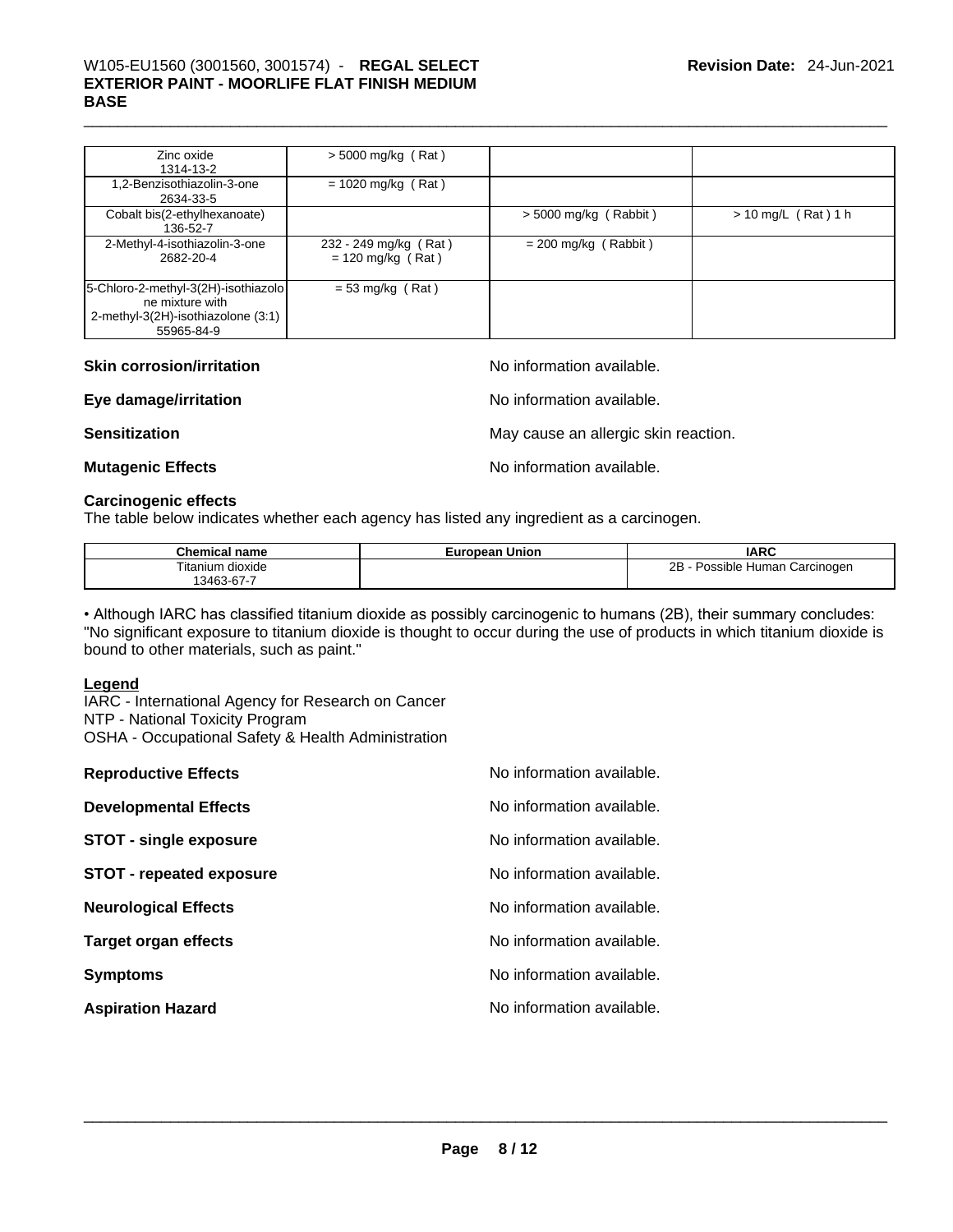## **Section 12: ECOLOGICAL INFORMATION**

## **12.1. Toxicity**

Harmful to aquatic life with long lasting effects

| <b>Chemical name</b>             | Algae/aguatic plants | Fish                                      | Crustacea |
|----------------------------------|----------------------|-------------------------------------------|-----------|
| Diatomaceous earth<br>61790-53-2 |                      | LC50 >10000 mg/L Cyprinus carpio<br>(72h) |           |
| Zinc oxide<br>1314-13-2          |                      | $ $ LC50: =1.55mg/L (96h, Danio rerio)    |           |

#### **12.2. Persistence and degradability**

## **Persistence / Degradability** No information available.

## **12.3. Bioaccumulative potential**

**Bioaccumulation No information available. No information available.** 

| Chemical name              | coefficient<br>Partition |
|----------------------------|--------------------------|
| 1,2-Benzisothiazolin-3-one | ں. ا                     |
| 2634-33-5                  |                          |

### **12.4. Mobility in soil**

**Mobility in soil Mobility in soil Mobility in soil Mo Mo information available.** 

**Mobility in Environmental Media** Noinformation available.

### **12.5. Results of PBT and vPvB assessment**

#### **PBT** and **vPvB** assessment **No information available.**

| <b>Chemical name</b>                                                                     | <b>PBT and vPvB assessment</b>                                   |
|------------------------------------------------------------------------------------------|------------------------------------------------------------------|
| Titanium dioxide<br>13463-67-7                                                           | The substance is not PBT / vPvB PBT assessment                   |
| Zinc oxide                                                                               | does not apply                                                   |
| 1314-13-2                                                                                | The substance is not PBT / vPvB PBT assessment<br>does not apply |
| 1,2-Benzisothiazolin-3-one<br>2634-33-5                                                  | The substance is not PBT / vPvB                                  |
| Cobalt bis(2-ethylhexanoate)<br>136-52-7                                                 | The substance is not PBT / vPvB PBT assessment                   |
| 2-Methyl-4-isothiazolin-3-one<br>2682-20-4                                               | does not apply<br>The substance is not PBT / vPvB                |
| 5-Chloro-2-methyl-3(2H)-isothiazolone mixture with 2-methyl-3(2H)-isothiazolone<br>(3:1) | The substance is not PBT / vPvB                                  |
| 55965-84-9                                                                               |                                                                  |

### **12.6. Other adverse effects**

Other adverse effects<br>
No information available<br>
No information available<br>
No information available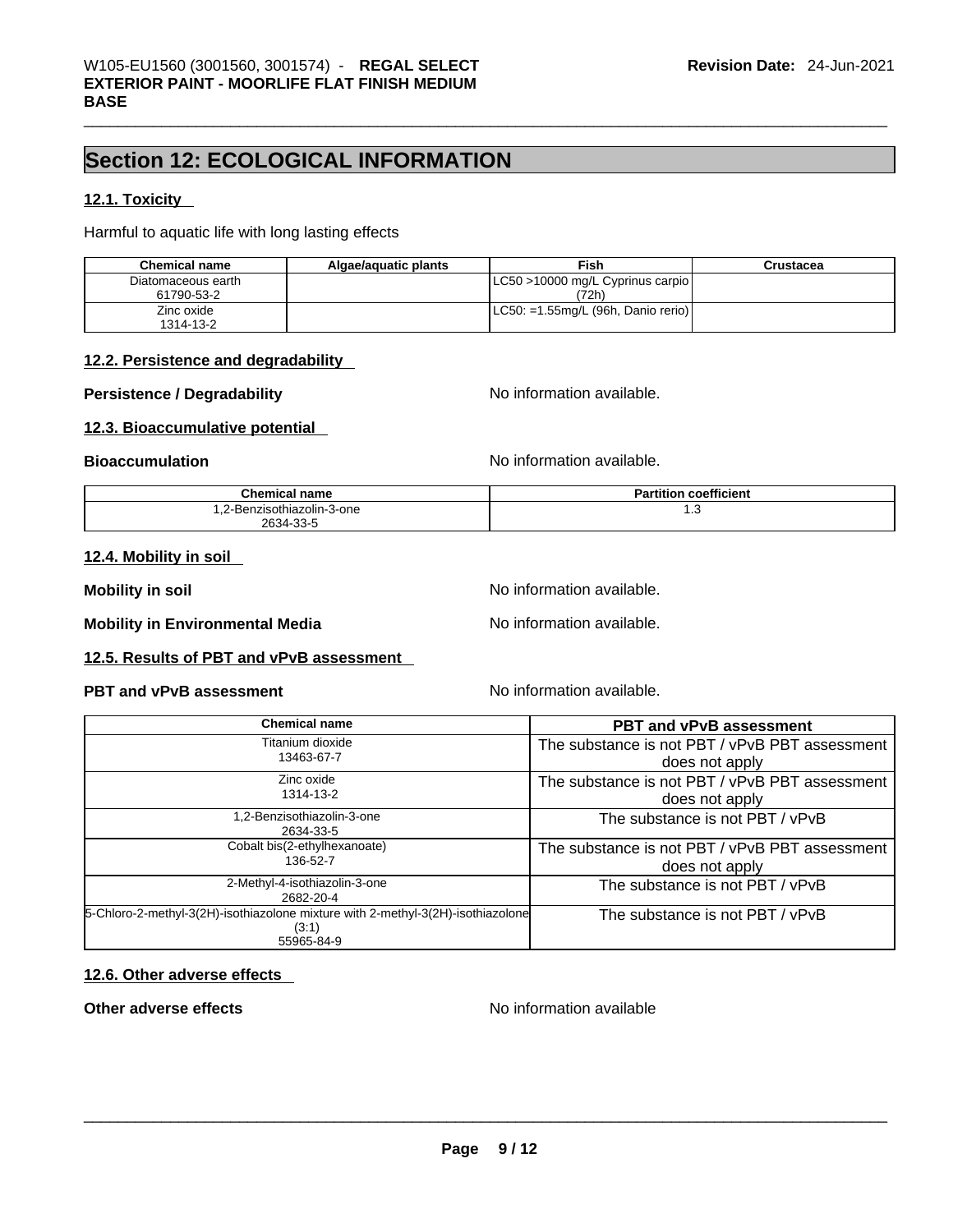## **Section 13: DISPOSAL CONSIDERATIONS**

#### **13.1. Waste treatment methods**

| <b>Waste from Residues/Unused Products</b> | Dispose of in accordance with the European Directives on<br>waste and hazardous waste.                 |
|--------------------------------------------|--------------------------------------------------------------------------------------------------------|
| <b>Contaminated Packaging</b>              | Empty containers should be taken for local recycling,<br>recovery or waste disposal.                   |
| <b>EWC waste disposal No</b>               | No information available                                                                               |
| <b>Other Information</b>                   | Waste codes should be assigned by the user based on the<br>application for which the product was used. |

## **Section 14: TRANSPORT INFORMATION**

| <b>IMDG</b> | Not regulated |
|-------------|---------------|
| RID         | Not regulated |
| <b>ADR</b>  | Not regulated |
| <b>ADN</b>  | Not regulated |
| <b>IATA</b> | Not regulated |

## **Section 15: REGULATORY INFORMATION**

## **15.1. Safety, health and environmental regulations/legislation specific for the substance or mixture**

## **Occupational Illnesses (R-463-3, France)**

| Chemical name                           | French RG number |
|-----------------------------------------|------------------|
| Diatomaceous earth<br>61790-53-2        | <b>RG 25</b>     |
| 1,2-Benzisothiazolin-3-one<br>2634-33-5 | <b>RG 65</b>     |

#### **European Union**

Take note of Directive 98/24/EC on the protection of the health and safety of workers from the risks related to chemical agents at work

#### **International Inventories**

| <b>AICS</b>                   | No - Not all of the components are listed. |
|-------------------------------|--------------------------------------------|
| <b>DSL: Canada</b>            | Yes - All components are listed or exempt. |
| <b>EINECS: European Union</b> | No - Not all of the components are listed. |
| <b>ENCS</b>                   | No - Not all of the components are listed. |
| <b>IECSC</b>                  | No - Not all of the components are listed. |
| <b>KECL (Annex 1)</b>         | No - Not all of the components are listed. |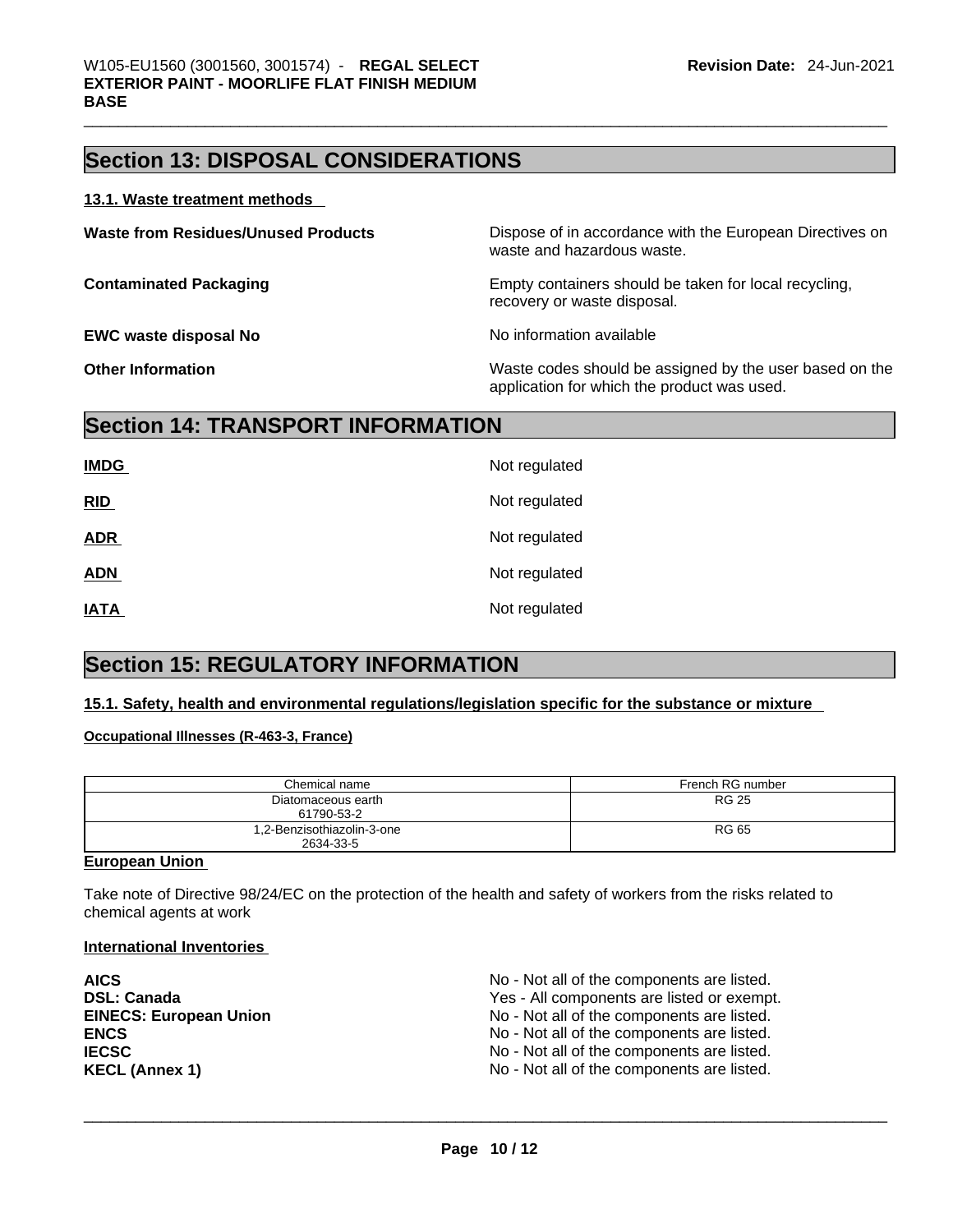**PICCS** No - Not all of the components are listed. **TSCA: United States** Yes - All components are listed or exempt.

#### **Legend**

**AICS** - Australian Inventory of Chemical Substances **DSL/NDSL** - Canadian Domestic Substances List/Non-Domestic Substances List **IECSC** - China Inventory of Existing Chemical Substances  **EINECS/ELINCS** - European Inventory of Existing Chemical Substances/European List of Notified Chemical Substances **ENCS** - Japan Existing and New Chemical Substances **KECL** - Korean Existing and Evaluated Chemical Substances **PICCS** - Philippines Inventory of Chemicals and Chemical Substances **TSCA** - United States Toxic Substances Control Act Section 8(b) Inventory

#### **15.2. Chemical safety assessment**

## **Chemical Safety Report Chemical Safety Report No information available**

## **Section 16: OTHER INFORMATION**

#### **Full text of H-Statements referred to under section 3**

- H301 Toxic if swallowed
- H302 Harmful if swallowed
- H310 Fatal in contact with skin
- H314 Causes severe skin burns and eye damage
- H315 Causes skin irritation
- H317 May cause an allergic skin reaction
- H318 Causes serious eye damage
- H319 Causes serious eye irritation
- H330 Fatal if inhaled
- H331 Toxic if inhaled
- H360 May damage fertility or the unborn child
- H400 Very toxic to aquatic life
- H410 Very toxic to aquatic life with long lasting effects
- H411 Toxic to aquatic life with long lasting effects
- H412 Harmful to aquatic life with long lasting effects

### **Classification procedure:** Expert judgment and weight of evidence determination

| Key literature references and sources for data | Data from internal and external sources                                                                                  |
|------------------------------------------------|--------------------------------------------------------------------------------------------------------------------------|
| <b>Prepared By</b>                             | <b>Product Stewardship Department</b><br>Benjamin Moore & Co.<br>101 Paragon Drive<br>Montvale, NJ 07645<br>800-225-5554 |
| <b>Issuing Date</b>                            | 24-Jun-2021                                                                                                              |
| <b>Revision Date:</b>                          | 24-Jun-2021                                                                                                              |
| <b>Revision Summary</b>                        | <b>Initial Release</b>                                                                                                   |
| <b>Disclaimer</b>                              |                                                                                                                          |
|                                                |                                                                                                                          |